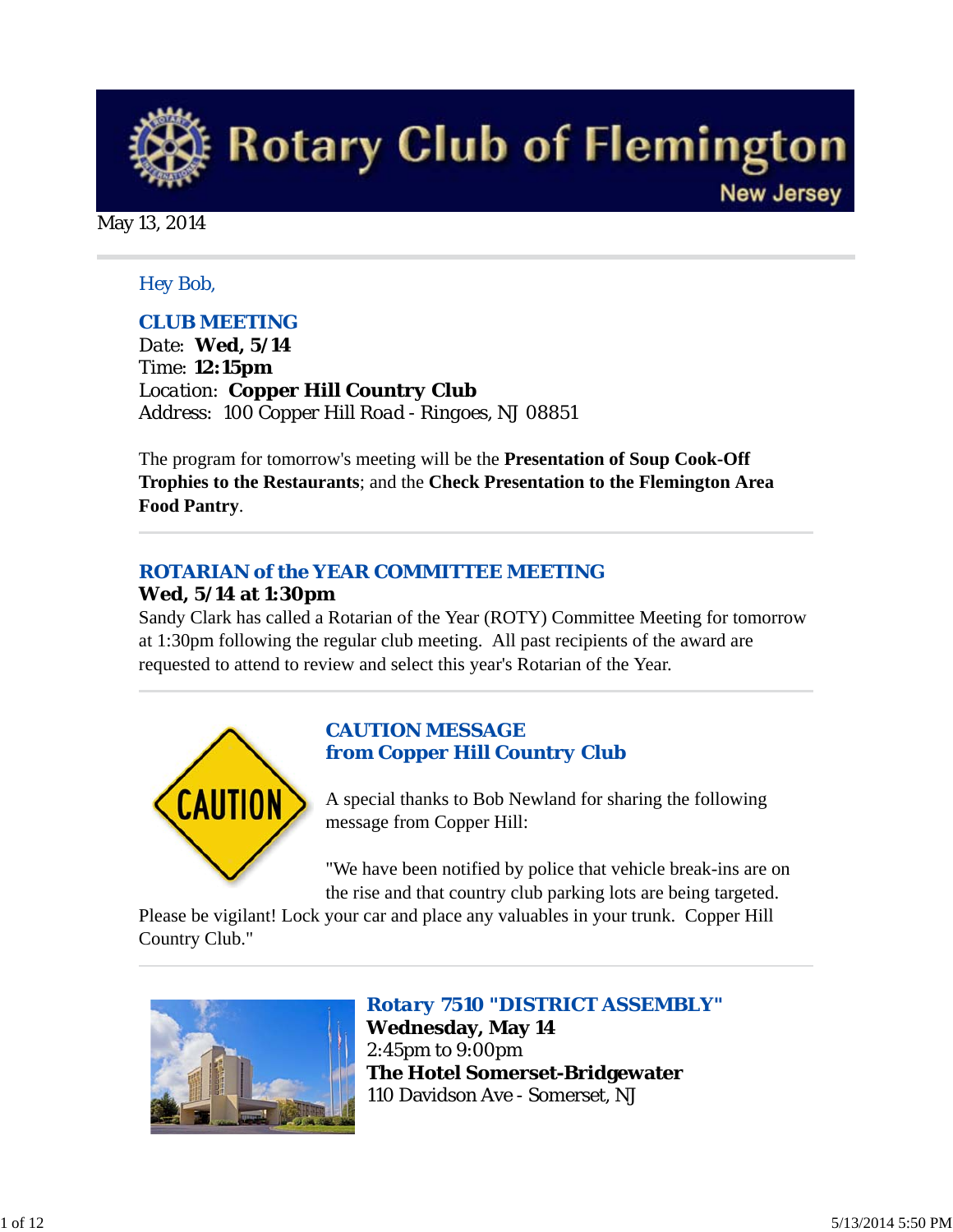All Rotarians, especially the incoming Club Officers (President, President-Elect, Secretary, Treasurers), Board Members, Foundation Chair, Membership Chair, Committee Chairs & New Rotarians, should try to attend.

Registration begins at 2:45pm and the Opening Plenary Session is scheduled for 3:30pm to 5pm. Some scheduled workshops include "How Can I Take My Club From Good to Great?", "Digital & Social Media for Your Rotary Club and Your Business", and "Empowerment of Women".

If you are interested in attending, please let President-Elect Lynn Hyman know. She can be reached at Tel(908)304-4199 or lynnjim5@verizon.net.



*PHOTO ALBUM from the 5th Wednesday Cocktail Hour at Gallo Rosso* Wed, April 30, 2014

**Click Here** or on the photo to the left to view the Photo Album from the recent 5th Wednesday Cocktail Hour at Gallo Rosso Bar & Restaurant. Everyone attending had a

great time!

A very special thanks to the Rev. Dr. Herb Bohler for taking the photos and generating the album for everyone to enjoy.



## *6th Annual BARK IN THE PARK*

**Sunday, June 8, 2014** Registration: **10:30am** Walk: **11:00am to 2:00pm** Location: **Flemington Boro Park** Address: 43 Park Avenue, Flemington, NJ 08822

Enjoy a 1.0 mile walk around scenic Flemington ending back in a park full of activities for you and your pet. Meet exhibitors from local businesses with healthy ideas for your pet plus new and unique pet-oriented products and services.

All net proceeds of the event go to Rotary Charities and the local pet rescue organization **Animal Alliance**, a non-profit, volunteer-run pet adoption and spay/neuter outreach animal welfare organization.

You can also enjoy great food from several local restaurants (for people!), plus fabulous pet contests. There will also be terrific live music from **SunDog**!

**Pre-register before June 4th and save \$5.00 off the gate prices**! Only \$10.00 per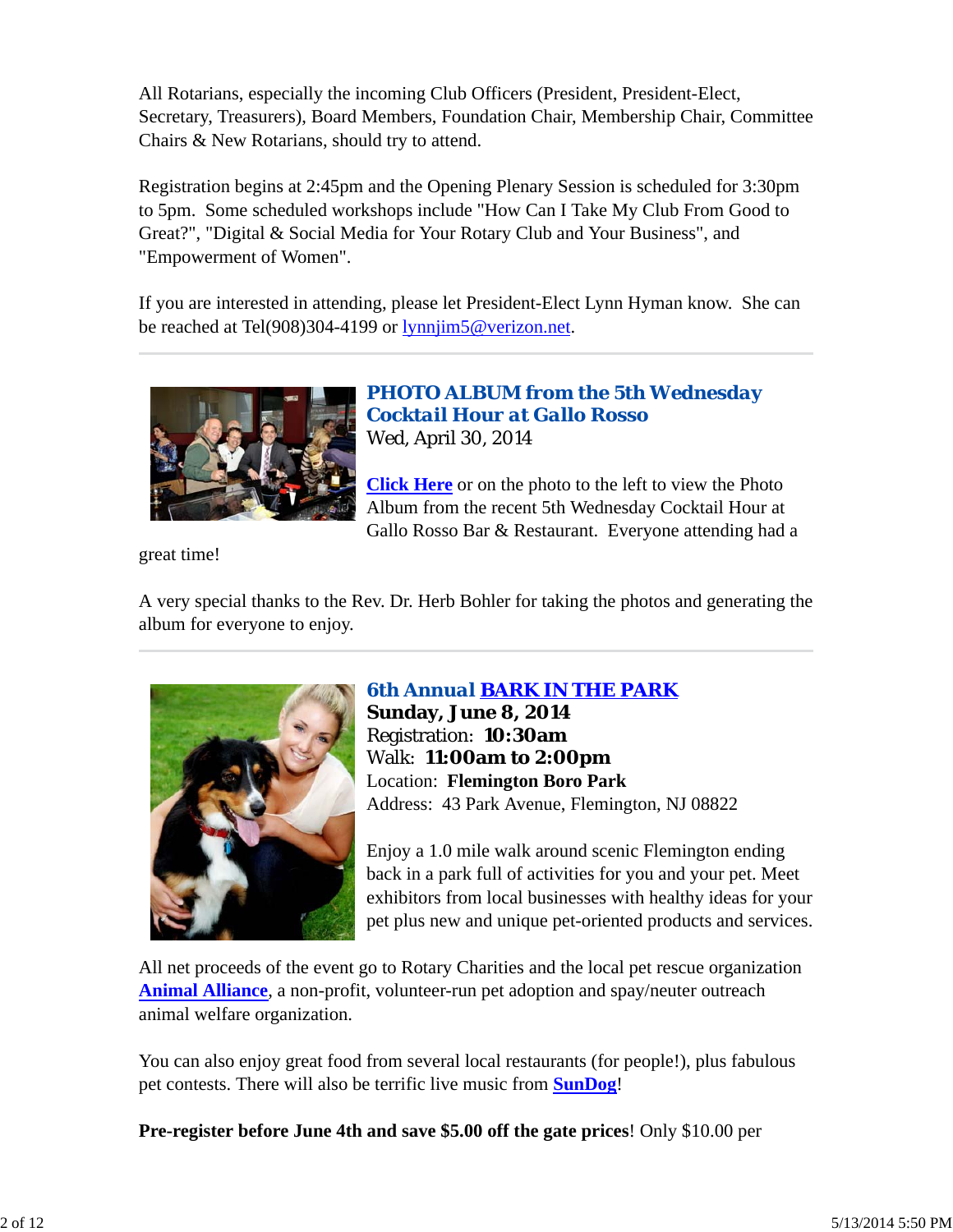walker/pet (up until June 4th) gets you access to the dog walk and all the great activities in the park! Registrations received after June 4th, including day-of event registrations, are **\$15.00** per walker/pet. Plus you'll also receive a goody bag with over \$35.00 of products, samples and special offers!

**Click Here** or visit www.FlemingtonRotaryNJ.org for more information, or to download the following event forms:

- **Event Brochure**.
- **Participant Registration Form**.
- **Vendor Registration Form**.
- **Sponsor Registration Form**.
- **"Save the Date" post card**.



*PEDALS FOR PROGRESS Bicycle, Sewing Machine & Sports Equipment Collection* **Saturday, May 31, 2014 9am** to **12noon Flemington Presbyterian Church** 10 East Main Street - Flemington, NJ

Please join us for another Collection at the Flemington Presbyterian Church. Items to be collected include **Used Bicycles** (adult and child), **Used Sewing Machines** (in working condition) and **Sports Equipment** (soccer balls, baseball gloves, etc. that can fit in the shipping containers between the bikes). The collection is sponsored by the Flemington Presbyterian Church and the Rotary Club of Flemington.

Bikes will be sent to Guatemala, Nicaragua, Albania, Ghana, Uganda and Vietnam. Please help do your part to put unused bikes to good use in the developing world.

### *Requirements*:

- Bikes should be rust free.
- Bikes with flat tires in need of some repair are accepted.
- No trikes.
- "Bikes for parts" are not accepted.

A **\$10 cash donation** is required with each bike or sewing machine. Bikes and donations are cash deductible. The required cash donation helps to offset the cost to ship the bikes to the developing countries.

**Pedals for Progress**, also known as **P4P**, collects 5000 to 7000 bicycles annually and transfers this material wealth to those more needy. Thus rescuing bicycles destined for America's landfills and delivering them to societies where they are badly needed and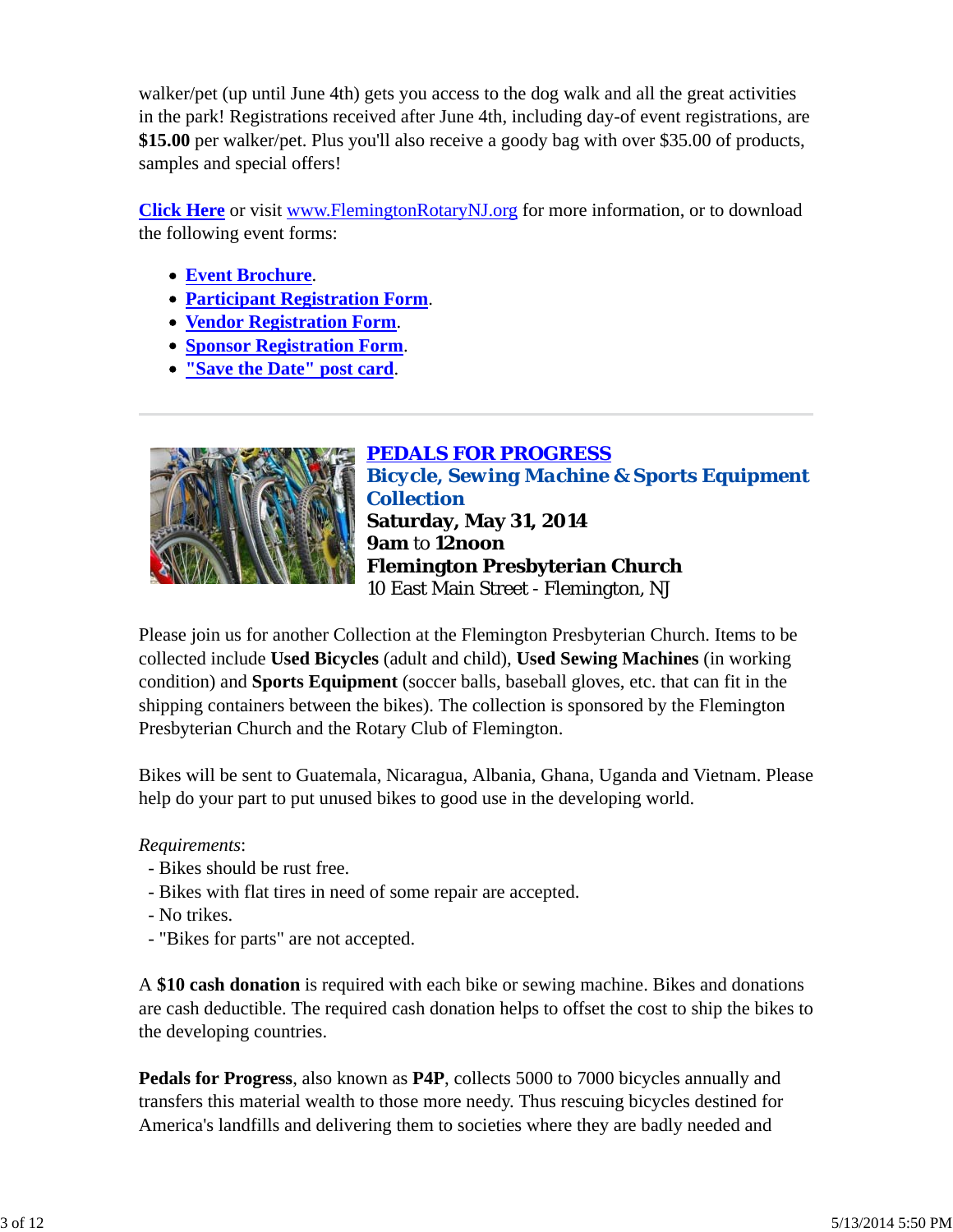highly valued. To date, more than 133,500 bicycles have been shipped to developing countries in Latin America, Africa, and Eastern Europe. In these countries, the bikes are reconditioned by partner agencies and distributed at low cost to poor working adults. These bikes provide them with reliable transportation for commuting to work, transporting produce to market, or accessing health care and other services. Steady employment for these adults is vital to the development and success for these economies.

**It costs \$40 to collect, process, ship, rebuild and distribute each bicycle**. The required \$10 donation helps to offset the shipping costs. P4P is a  $501(c)(3)$  corporation and a registered charity in the states of NJ, PA, NY, CT, IA & VT. Brochures explaining this innovative program will be available at the collection site. P4P also seeks donations of wrenches for our oversees shops. For detailed information about our overseas projects and a current schedule of bicycle collection, visit the P4P website at www.p4p.org.

If you miss this collection date, you can locate other bike collections through the Pedals for Progress website: **www.P4P.org**



## *CHANGING OF THE GUARD DINNER* **Wednesday, June 25, 2014 (6-10 pm)** Copper Hill Country Club

The Changing of the Guard Dinner is scheduled for **Wed, June 25th** at the Copper Hill Country Club. A cash bar will open at **6pm**, followed by a sit down dinner and

program. Please join your fellow Rotarians as President Ira turns the gavel over to incoming President, Lynn Hyman. Award presentations will include the coveted Rotarian of the Year & Paul Harris Fellow, amongst others including Perfect Attendance and awards presented by President Ira himself.

There will be **no regular lunch meeting** in lieu of the evening dinner.

Cost to Attend: Weekly paying members will pay \$14 for their meal. Members who pay quarterly and all spouses attend free of charge.

## *SHERPA SCHOLARSHIP FUND Appeal*

**District 7510 Donation Request to Help Families Impacted by Tragedy on Mt. Everest**

Dear Fellow Rotarians,

District 7510 has launched a fundraising appeal to help the Sherpa families impacted by the recent tragedy on Everest. Funds raised from our district will be used to provide scholarships to the children covering educational expenses - ensuring they have a guaranteed schooling despite the loss of their family's livelihood.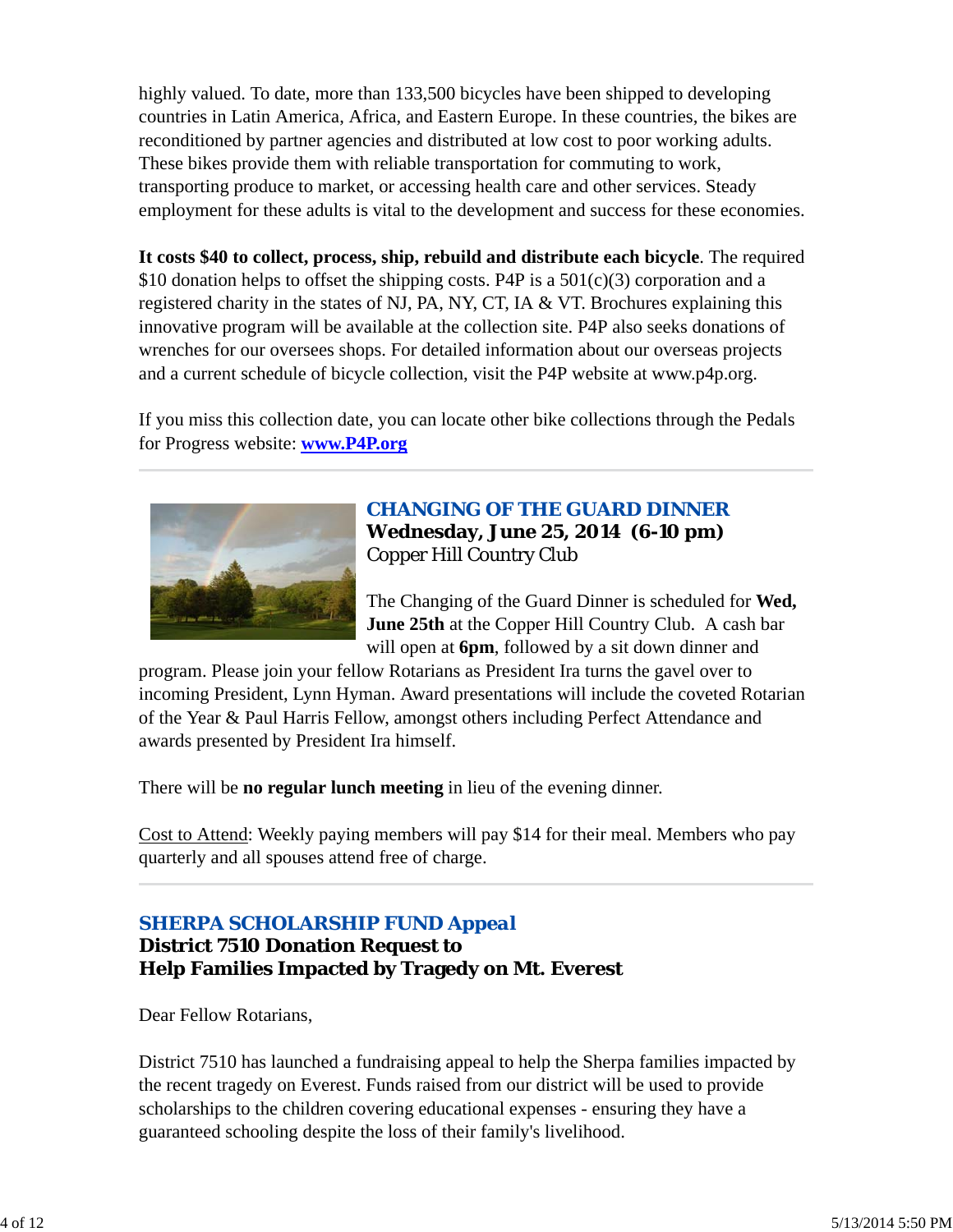The tragedy is a reminder that while Everest has increased in popularity and accessibility over the last 60 years, Sherpa's from Nepal have continued to bear much of the risk involved in summiting.

You can send the donations made payable to **Rotary District 7510 Foundation**. Memo line: **Sherpa fund**. It will be a tax deductible contribution.

Please mail the check to **P.O. Box 5015, Somerville, NJ 08876**.

Contact me as needed.

Tulsi Maharjan, District Governor Eml: trmaharjan@gmail.com

## *OFFICERS & BOARD MEMBERS for the 2014-2015 Flemington Rotary Year*

At the Wed, 2/26/2014 Flemington Rotary Lunch Meeting, a motion was made and approved for the following Officers & Board Members to serve for the 2014-2015 Rotary Year:

| President                                  | Lynn Hyman                                     |
|--------------------------------------------|------------------------------------------------|
| President-Elect                            | <b>Mick Schaible</b>                           |
| Secretary                                  | Michele Kavanagh                               |
| <b>Treasurer, General</b>                  | <b>Bob Newland</b>                             |
| Treasurer, Lunch                           | D.J. Wright                                    |
| Treasurer, Assistant Lunch Harrie Copeland |                                                |
| <b>Board Member</b>                        | <b>Ira Liebross</b> (Immediate Past President) |
| <b>Board Member</b>                        | <b>Nancy Kahl</b>                              |
| <b>Board Member</b>                        | <b>Ken Skowronek</b>                           |
| <b>Board Member</b>                        | <b>Joe Ziegler</b>                             |

## **2014-2015 RCOF Officers & Board Members:**



As you know, the Rotary Club of Flemington is a member of the H.C. Chamber of Commerce. This enables all Rotarians the ability to attend a Chamber function as a "member". If someone asks you what your business is, you would explain that you are a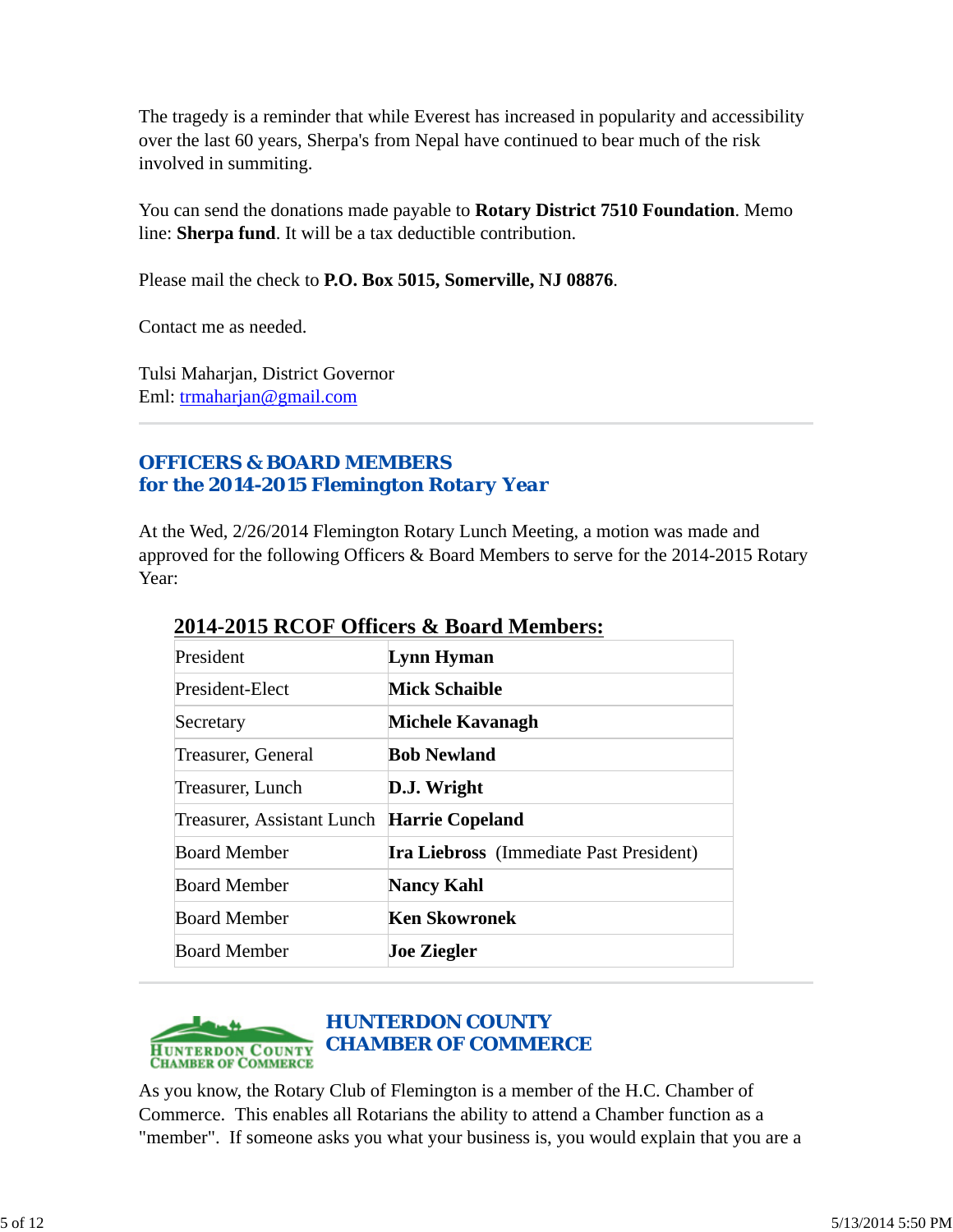member representing the Rotary Club of Flemington. **Click Here** to visit the Chamber website for a listing of upcoming events.

# *Hunterdon Chamber Internet Radio "THE ROTARY HOUR"*

## **Mondays from 11am to 12noon**

PDG Megan Jones-Holt is the host of "The Rotary Hour" on the Hunterdon Chamber Internet Radio station and is looking for guests to have on the show. If you are intersted, please get in touch with Megan at (908)894-4590 or **mjonesholt@gmail.com**. **Click Here** to listen to the Hunterdon Chamber Internet Radio station from your PC, smart phone, mobile device, etc.



If you would like to learn more about events and activities going on around Flemington, please **CLICK HERE** to visit the Flemington Business Improvement District (BID) website.

## *ROTARY DISTRICT 7510 NEWS*

**Click Here** to read the current news from our Rotary District 7510.

# *SPEAKERS & PROGRAMS BEING SOUGHT*

We are always seeking new or creative ideas for upcoming meeting programs and speakers. If you have any leads, please pass them onto Mick Schaible. **Click here** to generate an email directly to Mick.

# *UPCOMING DATES TO NOTE*

## **Summary of Upcoming Club Meeting Programs**:

Wed, 5/14: Presentation of Soup Cook-Off Trophies to Restaurants; and Check Presentation to the Flemington Area Food Pantry.

Wed, 5/21: Rotary's Bridging the Gap Program as implemented by the H.C. Polytech Wed, 5/28: To Be Announced.

Wed, 6/04: Scholarship Checks presented to Students.

Wed,  $6/11$ : Green Program of Study, A State-wide project with Stockton State College.

Wed, 6/18: H.C. Polytech's Federal Apprenticeship Program.

Wed, 6/25: **Changing of the Guard Dinner Meeting at 6pm** at the Copper Hill Country Club. (*Note there is NO noon meeting on this day*).

**Next RCOF Board Meeting:** Thurs, 6/5/2014 at 6:00 PM (usually the 1<sup>st</sup> Thursday). **Next Membership Meeting**: Wed, 6/11/2014 at 1:30 PM (usually the 2<sup>nd</sup> Wednesday).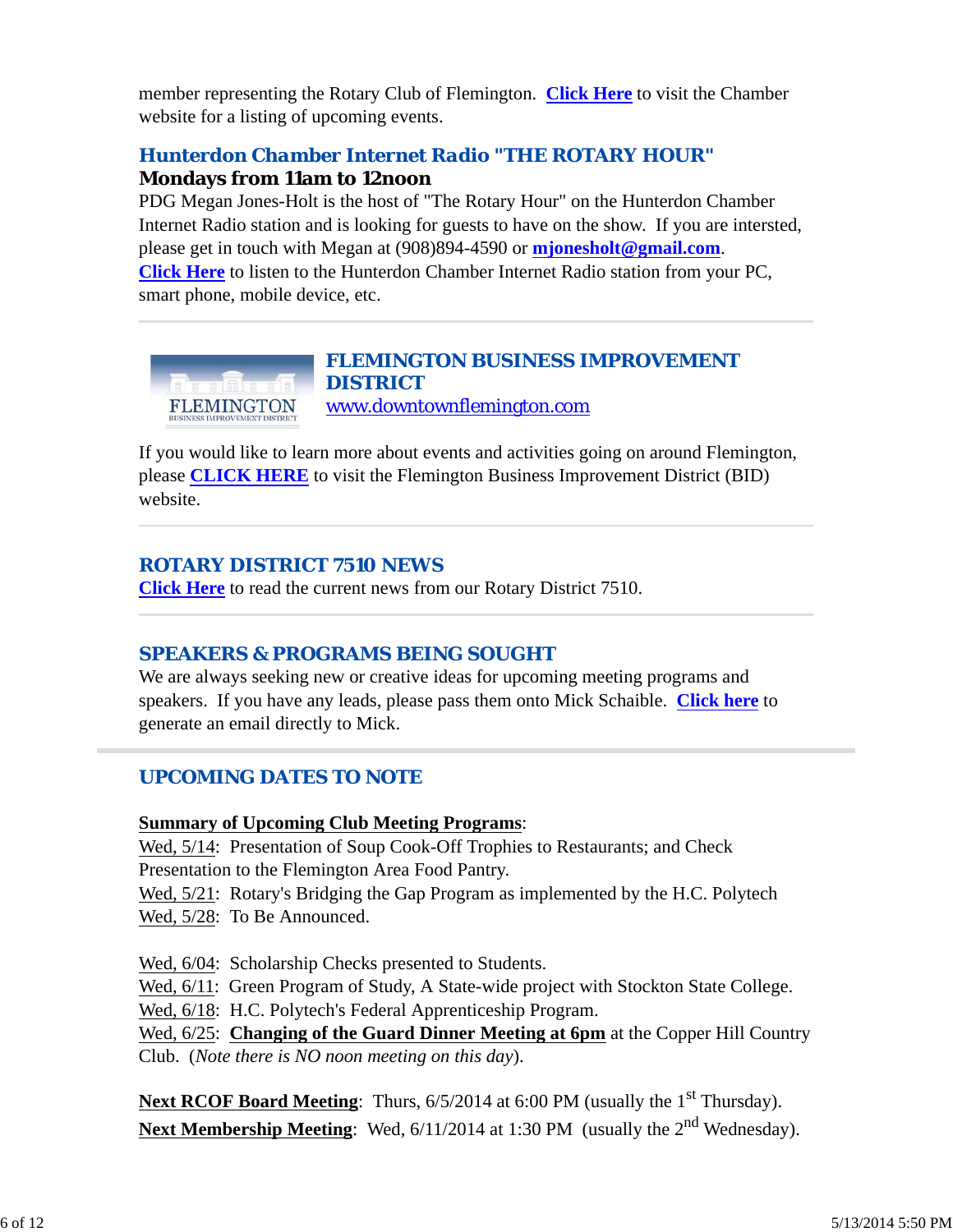### **Upcoming RCOF Club Events, Fundraisers, Fellowship Events, Etc**.:

Sat, 5/31: Pedals for Progress Bicycle, Sewing Machine & Sports Gear Collection Sun, 6/8: Rotary Bark in the Park Dog Walk Wed, 6/25: Changing of the Guard Dinner at Copper Hill Country Club

#### **Rotary District 7510 Events & Functions:**

Wed, 5/14: District Assembly - Hotel Somerset-Bridgewater (2:30pm to 9:00pm) May 30 - June 1: RYLA, 4-Way Test Speech Contest, Rotaract, Interact & Early Act. June 13-15: The Rotary Youth Leadership Awards (RYLA) at Drew University in Madison, NJ. Wed, 6/26: District Changing of the Guard - Schackamaxon Country Club, Scotch Plains

## *COMMITTEE LIST:*

**Click Here** to download the listing of all current Club Committee's and its members.

## *"MEMBERS ONLY" WEBSITE:*

## **Click Here for the Members Only section of the website to find:**

- 1) The "Membership Proposal Form" to propose a new member.
- 2) New Member Information.
- 3) An Online Copy of the Club Membership Directory.
- 4) A Link to All Photos Albums of the Club.

### *ROTARY WEBSITE LINKS:*

Rotary International: **www.Rotary.org** Rotary District 7510: **www.RotaryNJ.org**

### *NEARBY ROTARY CLUB MEETINGS:*

As A Rotarian, you are Welcome to attend a Rotary Club meeting anywhere in the world. Click here for the Rotary Club Locator App. Or see below for some local meetings:

#### Mondays

**Lambertville/New Hope** (6:30 pm) - Lambertville Station Restaurant; 11 Bridge Street, Lambertville NJ 08530

**Piscataway** (12:15 pm) - Radisson Hotel; 21 Kingsbridge Road, Piscataway, NJ 08854

#### Tuesdays

**Whitehouse** (12:15 pm) - Max's 22; 456 Route 22 West, Whitehouse Station, NJ 08889 **Princeton** (12:15 pm) - The Nassau Club; 6 Mercer Street, Princeton, NJ 08540 **Bridgewater-Bound Brook** (12:15 pm) - Arbor Glenn; 100 Monroe St, Bridgewater 08807

#### Wednesdays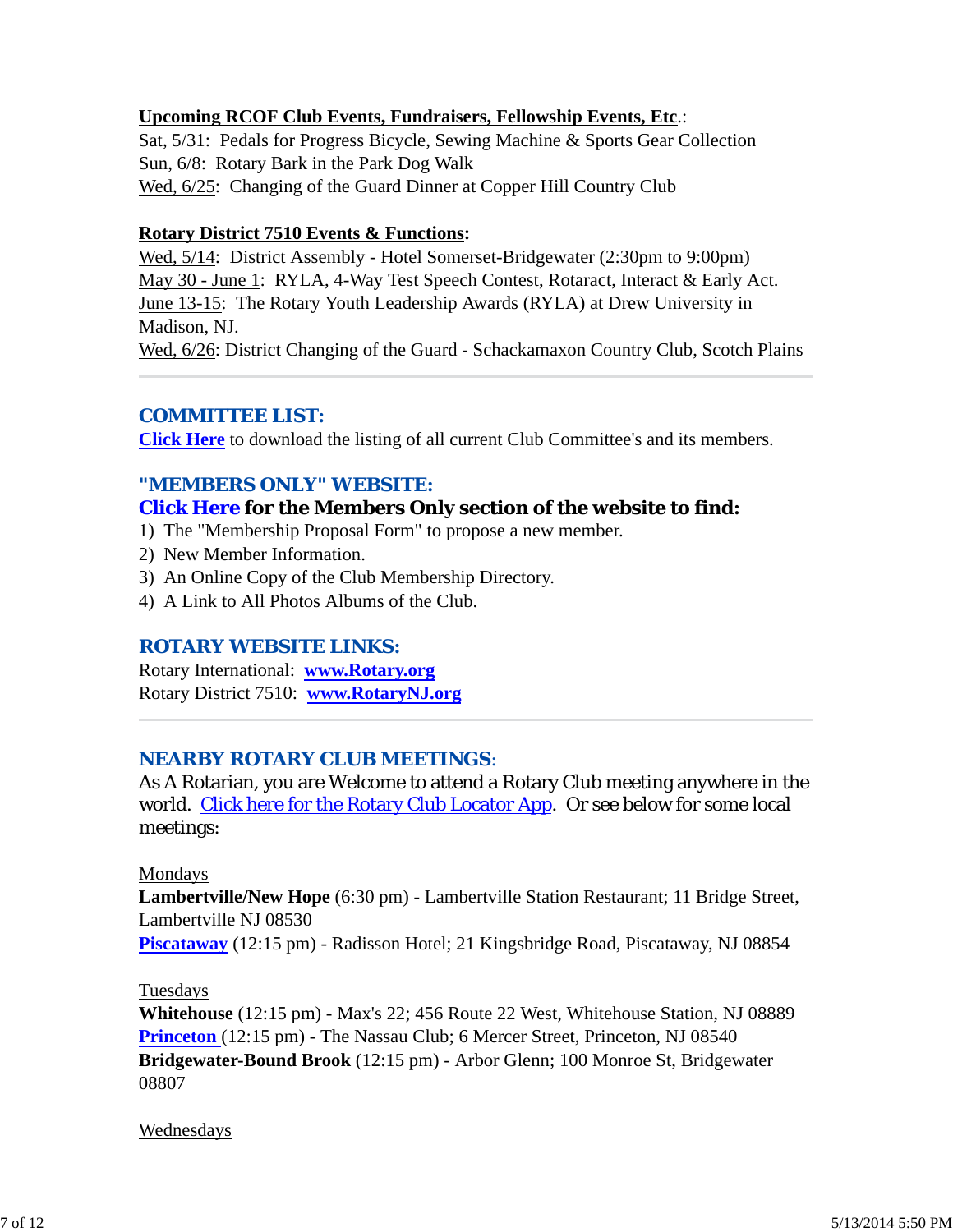**Branchburg Township** (7:30 am): Stoney Brook Grille; 1285 Route 28, North Branch, NJ 08876

**Flemington** (12:15pm): Copper Hill Country Club; 100 Copper Hill Road, Ringoes, NJ 08851

**Hillsborough Township** (6:15 pm): Pheasant's Landing; 311 Amwell Road (Rt. 514), Hillsborough, NJ 08844

### Thursdays

**Clinton Sunrise** (7:30 am): Clinton Fire Department; New Street, Clinton, NJ 08809 **Somerville/Bridgewater** (12:15 pm): Bridgewater Manor; 1251 US Highway 202/206, Bridgewater, NJ 08807

**Trenton** (12:15 pm): Freddie's Tavern; 12 Railroad Avenue, West Trenton, NJ 08628

#### Fridays

**North Hunterdon** (12:15 pm): Beaver Brook County Club; 25 County Club Drive, Annandale, NJ 08801 **Princeton Corridor** (12:15pm): Hyatt Regency; 102 Carnegie Center, Rt. 1 North, Princeton, NJ 08540

### eClub

**Rotary eClub of Hunterdon Horizon**: View website for meetings or online makeups.

RI President's Call for Action in **2013-2014**: **"Engage Rotary, Change Lives"**

# **Rotary Club of Flemington - Our 90th Year**

Founded October 3, 1923 \* Charter #1529 \* District 7510

| President            | <b>Ira Liebross</b>                            |  |  |
|----------------------|------------------------------------------------|--|--|
| President-Elect      | <b>Lynn Hyman</b>                              |  |  |
| Secretary            | <b>Michele Kavanagh</b>                        |  |  |
| Treasurer, General   | <b>Bob Newland</b>                             |  |  |
| Treasurer, Lunch     | D.J. Wright                                    |  |  |
| <b>Board Members</b> | <b>Karen Widico</b> (immediate past president) |  |  |
|                      | <b>Jim Davidson</b>                            |  |  |
|                      | <b>Nancy Kahl</b>                              |  |  |
|                      | <b>Mick Schaible</b>                           |  |  |
|                      | <b>Chris Venditti</b>                          |  |  |
| Sergeant-at-Arms     | <b>Tom Fisher</b>                              |  |  |
| <b>RI</b> President  | <b>Ron D. Burton</b> (Norman, Oklahoma, USA)   |  |  |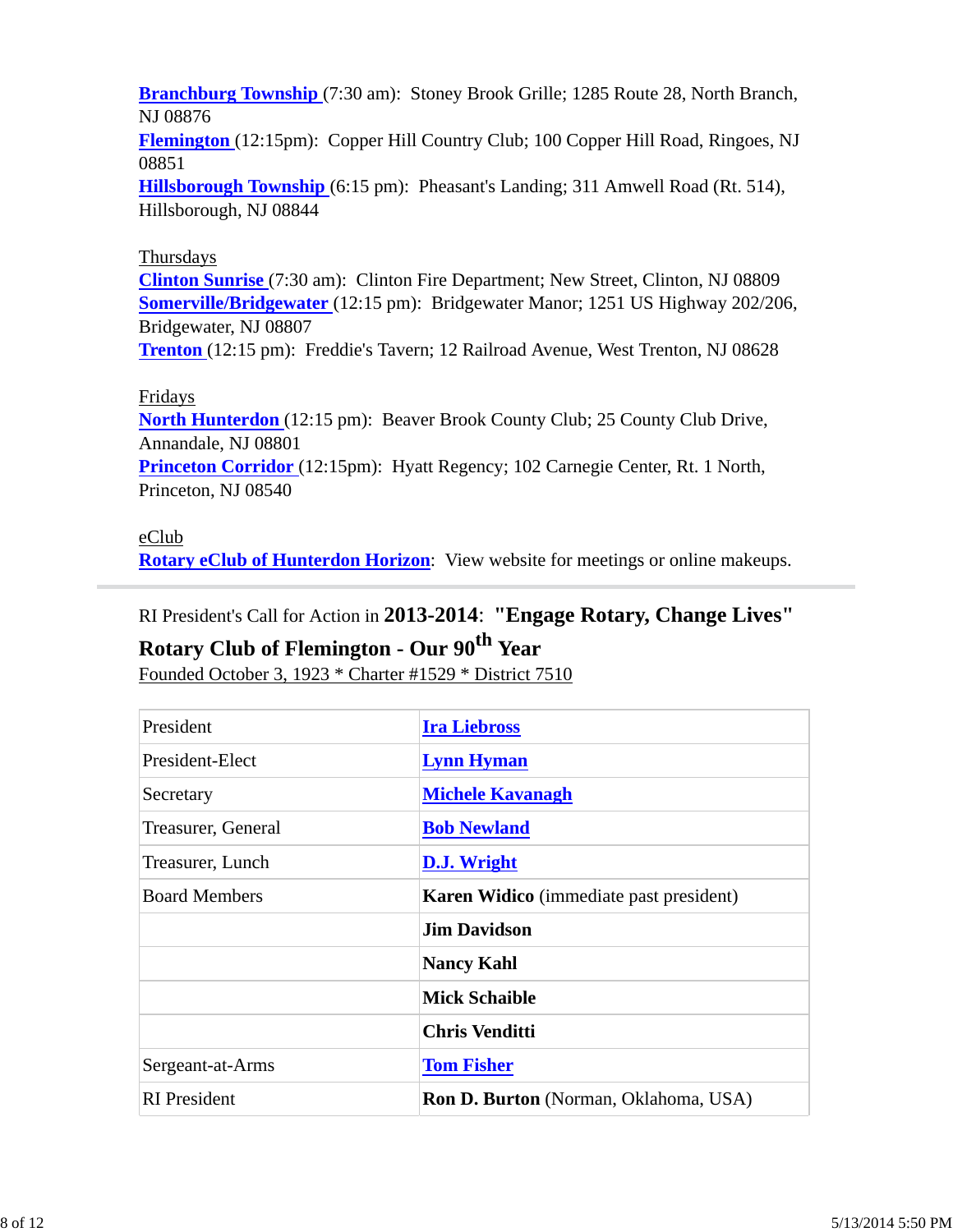| District Governor (DG)                                       | Tulsi R. Maharjan (Branchburg, NJ)                                                   |  |  |  |  |
|--------------------------------------------------------------|--------------------------------------------------------------------------------------|--|--|--|--|
| District Governor Elect (DGE)                                | <b>Melvin I. Kevoe "Mel"</b> (Springfield, NJ)                                       |  |  |  |  |
| District Governor Nomimee (DGE)                              | <b>Hal Daume</b> (Berkeley Heights, NJ)                                              |  |  |  |  |
|                                                              | Assistant District Governor (ADG) <b>Michael Toscani</b> (Lambertville-New Hope, PA) |  |  |  |  |
| Club Meetings: Wednesday, 12:15 pm, Copper Hill Country Club |                                                                                      |  |  |  |  |
| 100 Copper Hill Road, Ringoes 08551                          |                                                                                      |  |  |  |  |



**MISSION STATEMENT:** The mission of Rotary International is to assist and guide Rotarians and Rotary clubs to accomplish the Object of Rotary to ensure Rotary's continuing relevance and to help build a better world, emphasizing service activities by individuals and groups that enhance the quality of life and human dignity, encouraging high ethical standards, and creating greater understanding among all people to advance the search for peace in the world.

**CHANGE** 

**LIVES** 

**THE OBJECT OF ROTARY:** The object of Rotary is to encourage and foster the ideal of service as a basis of worthy enterprise and, in particular, to encourage and foster:

**1st**: The development of acquaintance as an opportunity for service;

**2nd**: High ethical standards in business and professions, the recognition of the worthiness of all useful occupations, and the dignifying of each Rotarian's occupation as an opportunity to serve society;

**3<sup>rd</sup>**: The application of the ideal of service in each Rotarian's personal, business and community life;

**4th**: The advancement of international understanding, goodwill, and peace through a world fellowship of business and professional persons united in the ideal of service.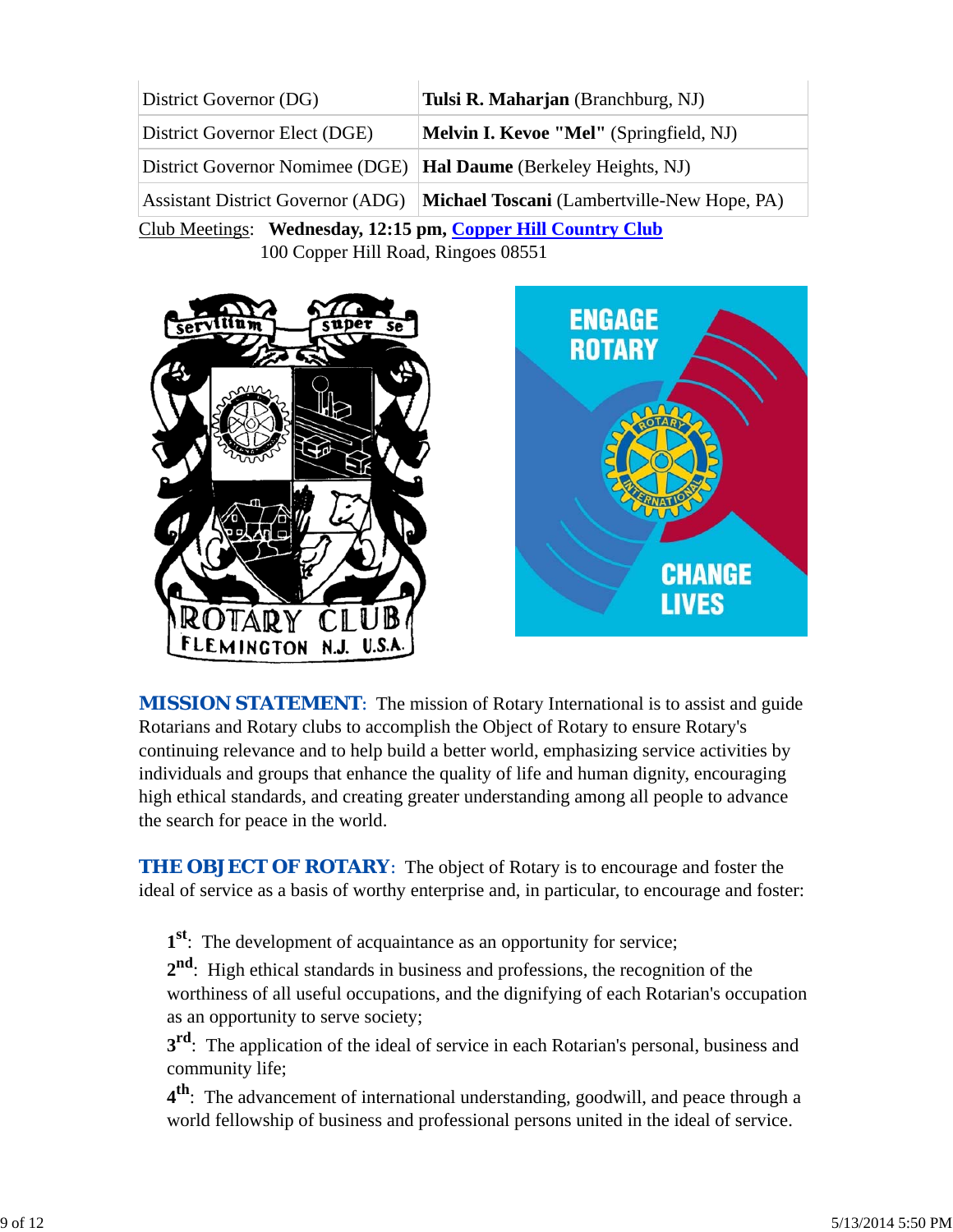**THE 4-WAY TEST:** "Of the things we think, say or do:

- **1st**: Is it the Truth?
- 2<sup>nd</sup>: Is it Fair to all concerned?
- **3rd**: Will it build goodwill and better friendships?
- **4th**: Will it be beneficial to all concerned?"

## *ROTARY's AVENUE'S OF SERVICE*:

**1)** Through **Club Service**, we have fun, build lasting friendships, and make sure that our club runs well.

**2)** Through **Vocational Service**, we volunteer our professional skills to serve others and promote integrity in everything we do.

**3)** Through **Community Service**, we address local needs and work with our community to bring lasting improvements.

**4)** Through **International Service**, we meet humanitarian needs around the globe and promote world understanding and peace.

**5)** Through **Youth Service**, we work with young people to help them become the next generation of leaders, visionaries, and peacemakers.

# **2013-2014 CLUB MEMBER ROSTER Rotary Club of Flemington, NJ**

| <b>Rotarian</b>                   | <b>Member Since</b> | <b>Classification</b>           |
|-----------------------------------|---------------------|---------------------------------|
| Black, Bruce B.                   | 2007                | <b>Health and Fitness</b>       |
| Bohler, Herbert C. (Herb)         | 1977                | <b>Specialty Advertising</b>    |
| Chittenden, Robert L. (Bob)       | 2003                | M.E.F.P. Consulting Engineering |
| Clark, Arthur L. (Sandy)          | 1987                | Printing                        |
| Copeland, Harrie E. III           | 1976                | Auctioneering/Banking           |
| Davidson, James G. (Jim)          | 2002                | <b>Rubber Products</b>          |
| Ferrari, Frederick J. (Fred)      | 1964                | Orthodontia                     |
| Fisher, Charles H. (Charlie)      | 1961                | <b>Funeral Services</b>         |
| Fisher, Thomas H. (Tom)           | 2012                | Property & Casualty Insurance   |
| Harrison, Jeffrey (Jeff)          | 1996                | Psychotherapy                   |
| Hennessy, Jr., Richard (Rich)     | 2010                | <b>Financial Advisor</b>        |
| Hyman, Lynn                       | 2010                | <b>Retail Banking</b>           |
| Kahl, Nancy                       | 2012                | Massage Therapy                 |
| Kamnitsis, Christopher P. (Chris) | 2001                | <b>Financial Planning</b>       |
| Kavanagh, Michele                 | 2013                | <b>Community Banking</b>        |
| Liebross, Ira                     | 1997                | <b>Family Medicine</b>          |
| Loew, Darren                      | 2002                | Orthodontics                    |

Current Number of Members: 45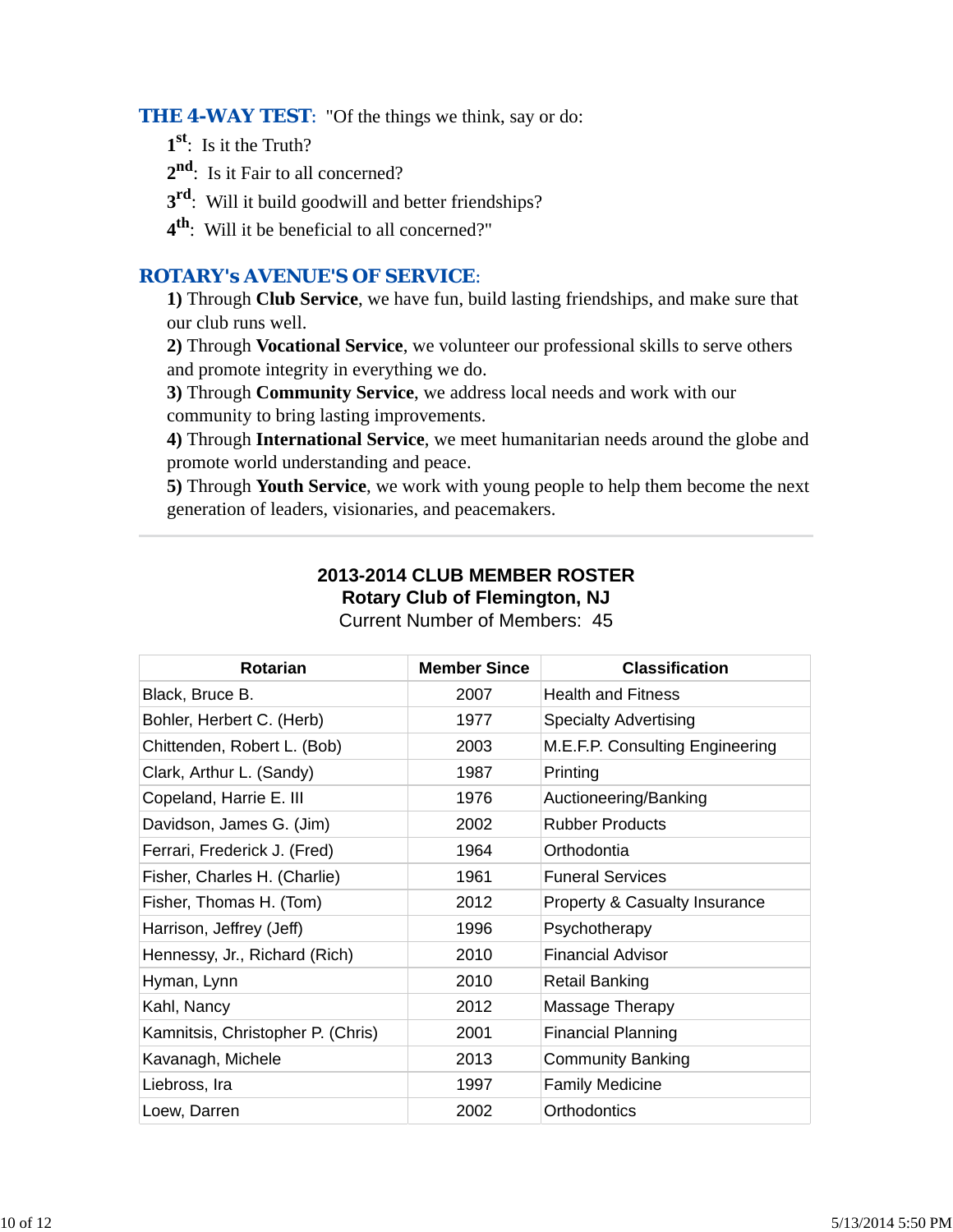| Martin, Teresa (Terry)         | 1993 | Solid Waste/Recycling          |
|--------------------------------|------|--------------------------------|
| Mazujian, Harry                | 2004 | Clergy                         |
| McWilliams, Nancy              | 1992 | Psychotherapy                  |
| Metz, Kim                      | 2007 | <b>Technical Education</b>     |
| Muller, George D.              | 1964 | <b>Cut Glass Manufacturing</b> |
| Nastasi, William (Bill)        | 1996 | <b>General Contracting</b>     |
| Newland, Robert D. (Bob)       | 1998 | Insurance                      |
| Ownes, Terry M.                | 1987 | <b>Floor Covering</b>          |
| Parente, Steven (Steve)        | 2005 | Classification                 |
| Phelan, Christopher J. (Chris) | 2009 | <b>Chamber Of Commerce</b>     |
| Randolph, R. Wayne             | 1982 | Veterinary Medicine            |
| Reinbacher, Otto A.            | 1997 | Clergy                         |
| Rogow, Stephen S. (Steve)      | 1973 | Orthodontics                   |
| Schaible, R. Michael (Mick)    | 1998 | <b>Appraisal Services</b>      |
| Skowronek, Kenneth J. (Ken)    | 1994 | Family Law                     |
| Sollner, Richard F. (Dick)     | 1962 | Air Transportation             |
| Stothoff, Richard H. (Dick)    | 1966 | Sanitary Engineering           |
| Stout, Deborah (Debbie)        | 2013 | <b>Retail Banking</b>          |
| Thatcher, Thomas P. (Tom)      | 2006 | <b>Professional Planning</b>   |
| Weinstein, Theodore H. (Ted)   | 1994 | <b>Pulmonary Medicine</b>      |
| Widico, Karen A.               | 1997 | <b>Public Health Services</b>  |
| Williams, Gwen                 | 1991 | Purchasing/Manufacturing       |
| Wise, Robert (Bob)             | 1992 | <b>Hospital Administration</b> |
| Woske, Harry                   | 1977 | Cardiology                     |
| Wright, Daniel J. (D.J.)       | 2003 | <b>Funeral Services</b>        |
| Zanetti, Edward G. (Ed)        | 1971 | Plumbing & Heating             |
| Ziegler, Joseph E. (Joe)       | 1988 | <b>Investment Advisor</b>      |
| Zullo, John J. (Johnnie)       | 1987 | <b>Chemical Engineering</b>    |

Yours in Rotary Service! Bob Chittenden

**Rotary Club of Fleminton, NJ** PO Box 751 - Flemington, NJ 08822 www.FlemingtonRotaryNJ.org

Providing "Service Above Self" Since 1923



**Forward this email**